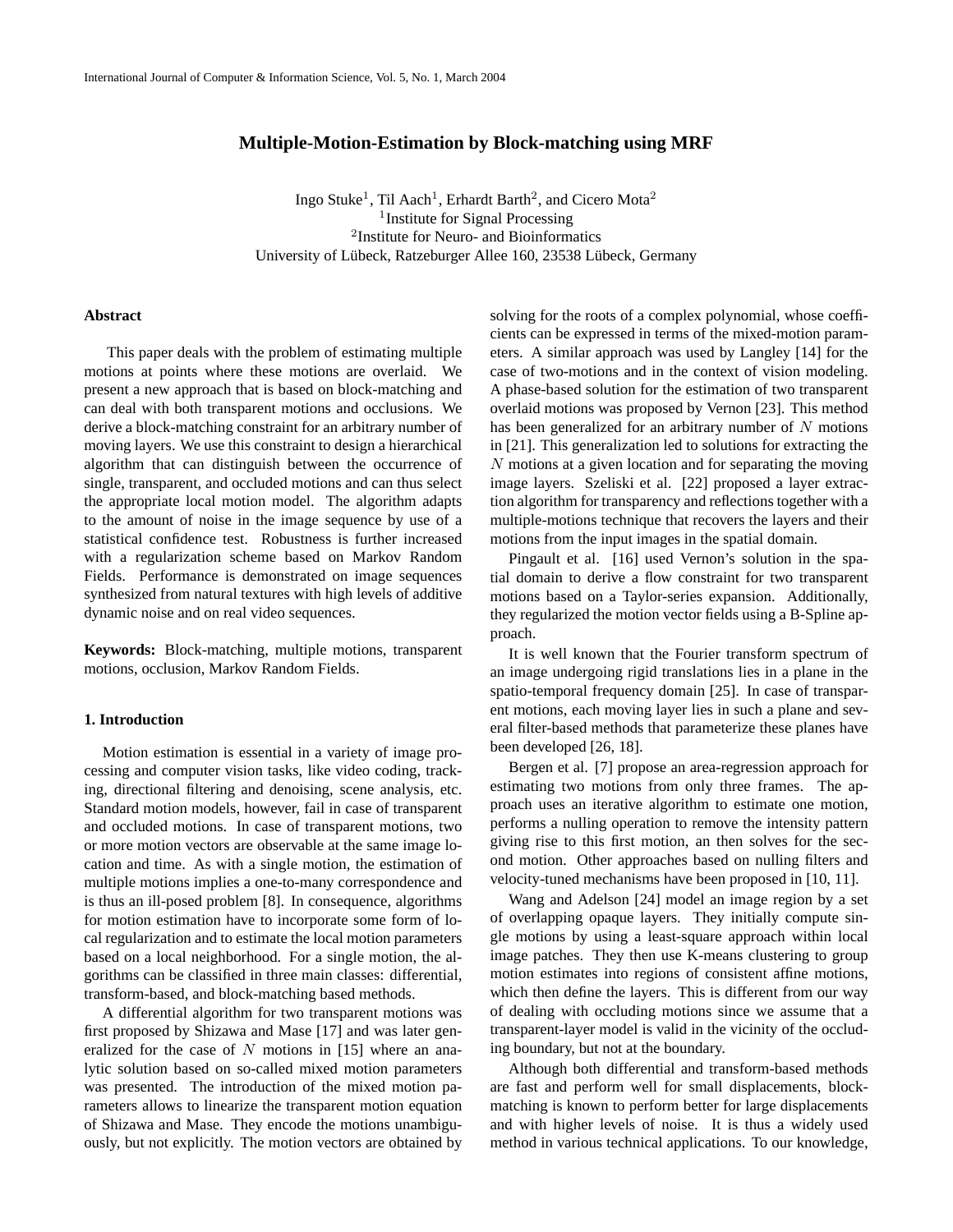the first block-matching algorithm for multiple-motion estimation was proposed in [20] based on some related results obtained in [7, 16, 23]. In this paper we first extend the algorithm in [20] within a stochastic framework such as to include a confidence test. A second extension proposed here is based on Markov random fields and greatly enhances robustness. The algorithm is derived from the phase-based solution for the Fourier-domain equations for transparent motions [23, 21]. The distortion caused by occluding regions is also analyzed and we show how to apply our algorithm to estimate motions at occlusions.

# **2. The block-matching constraint**

The block-matching constraint will be derived from the phased-based method for multiple motion estimation [23, 21]. The image sequence is therefore modeled as an additive superposition of N independent moving layers. This model is transformed to the Fourier domain and the motion layers are successively eliminated by analytical methods. The remaining equations describe a non-linear coupling between the desired motion vectors and the observed image sequence. These equations are then transformed back to the spatial domain, where they define a multiple-motions block-matching constraint. This constraint actually describes how a particular image in the sequence results from  $N$  previous images that are individually warped according to the motion parameters and then superimposed.

### **2.1 The block-matching equation for** N **motions**

In the spatial domain, we model  $N$  transparent motions as

$$
f_k(\boldsymbol{x}) = f(\boldsymbol{x}, k) = g_1(\boldsymbol{x} - k\boldsymbol{v}_1) + g_2(\boldsymbol{x} - k\boldsymbol{v}_2) + \cdots + g_N(\boldsymbol{x} - k\boldsymbol{v}_N), \quad k = 0, 1, \dots
$$
 (1)

The above system of equations involves the observed images  $f_k$  for each time step k and spatial position x, the unknown layers  $g_n$  and the motion vectors  $v_n$  for  $n = 1, \ldots, N$ , that we wish to determine, see [17].

In the Fourier domain, Equation (1) becomes

$$
F_k(\omega) = \phi_1^k G_1(\omega) + \phi_2^k G_2(\omega) + \dots + \phi_N^k G_N(\omega), \quad (2)
$$

where  $\phi_n = e^{-j\omega \cdot \mathbf{v}_n}$ ,  $n = 1, \dots, N$  are the phase shifts and  $\omega = (\omega_x, \omega_y)$  are the frequency variables. Uppercase letters denote the Fourier transforms of the corresponding functions denoted with lower-case letters, e.g.,  $F_k$  is the Fourier transform of  $f_k$ .

We simplify notation by setting  $\Phi_k = (\phi_1^k, \dots, \phi_N^k)^T$  and  $\mathbf{G} = (G_1, \dots, G_N)^T$  and obtain the following expression for the above system of equations:

$$
F_k = \Phi_k \cdot \mathbf{G}.\tag{3}
$$

The goal now is the elimination of the unknown vector  $G$ that contains the Fourier-transforms of the motion layers. The remaining equation then relates only to the observable Fourier transform of the single images and the phase shifts, i.e.,  $F_0, \ldots, F_N$  and  $\phi_1, \ldots, \phi_N$ . Note that we need to use at least N past frames in which the motion vectors  $v_n$  are assumed to be constant. The polynomial

$$
p(z) = (z - \phi_1) \cdots (z - \phi_N) = a_0 z^N + a_1 z^{N-1} + \cdots + a_N
$$
  
(4)

with unknown coefficients  $a_1, \ldots, a_N$  and  $a_0 = 1$  allows for an analytical elimination of the unknown layers  $g_n$ . Since the roots of the polynomial are the phase terms in  $\Phi_1$  =  $(\phi_1, \ldots, \phi_N)$ , we have:

$$
a_0\Phi_N + a_1\Phi_{N-1} + \dots + a_N\Phi_0 =
$$
  
( $p(\phi_1), \dots, p(\phi_N)$ ) = **0.** (5)

Therefore by inserting (3) in (5) we obtain

$$
a_0F_N + a_1F_{N-1} + \dots + a_NF_0 =
$$
  
\n
$$
(\Phi_N + a_1\Phi_{N-1} + \dots + a_N\Phi_0) \cdot \mathbf{G} = \mathbf{0} \cdot \mathbf{G} = 0.
$$
 (6)

The coefficients of  $p(z)$  are symmetric polynomials in terms of the roots  $\phi_1, \ldots, \phi_N$ :

$$
a_0 = 1
$$
  
\n
$$
a_1 = -\sum_{i=1}^{N} \phi_i
$$
  
\n
$$
a_2 = \sum_{i  
\n
$$
a_3 = -\sum_{i  
\n:  
\n
$$
a_N = (-1)^N \phi_1 \phi_2 \cdots \phi_N.
$$
$$
$$

By transforming Equation (6) back into the spatial domain we obtain

$$
e(f, x, v_1, ..., v_N) =
$$
  
\n
$$
(-1)^N f_0(x - v_1 - ... - v_N) + ...
$$
  
\n
$$
- \sum_{i < l} f_{N-2}(x - v_i - v_l)
$$
  
\n
$$
+ \sum_i f_{N-1}(x - v_i) - f_N(x) = 0,
$$
\n(7)

because the products of the phase terms lead to concatenated shifts in the spatial domain. Since each  $a_n$  is a sum of  $\binom{N}{n}$ terms, the central part of Equation (7) has  $\sum_{n=0}^{N} {N \choose n} = 2^N$ terms.

Equation  $(7)$  describes how the N-th image can be constructed form the N previous images by using the motion vectors. Therefore, this equation can be used as the basis for block-matching methods for an arbitrary number of motions that is theoretically unlimited. For a single motion, Equation (7) reduces to the classical block-matching constraint

$$
e(f, x, v) = f_0(x - v) - f_1(x) = 0
$$
 (8)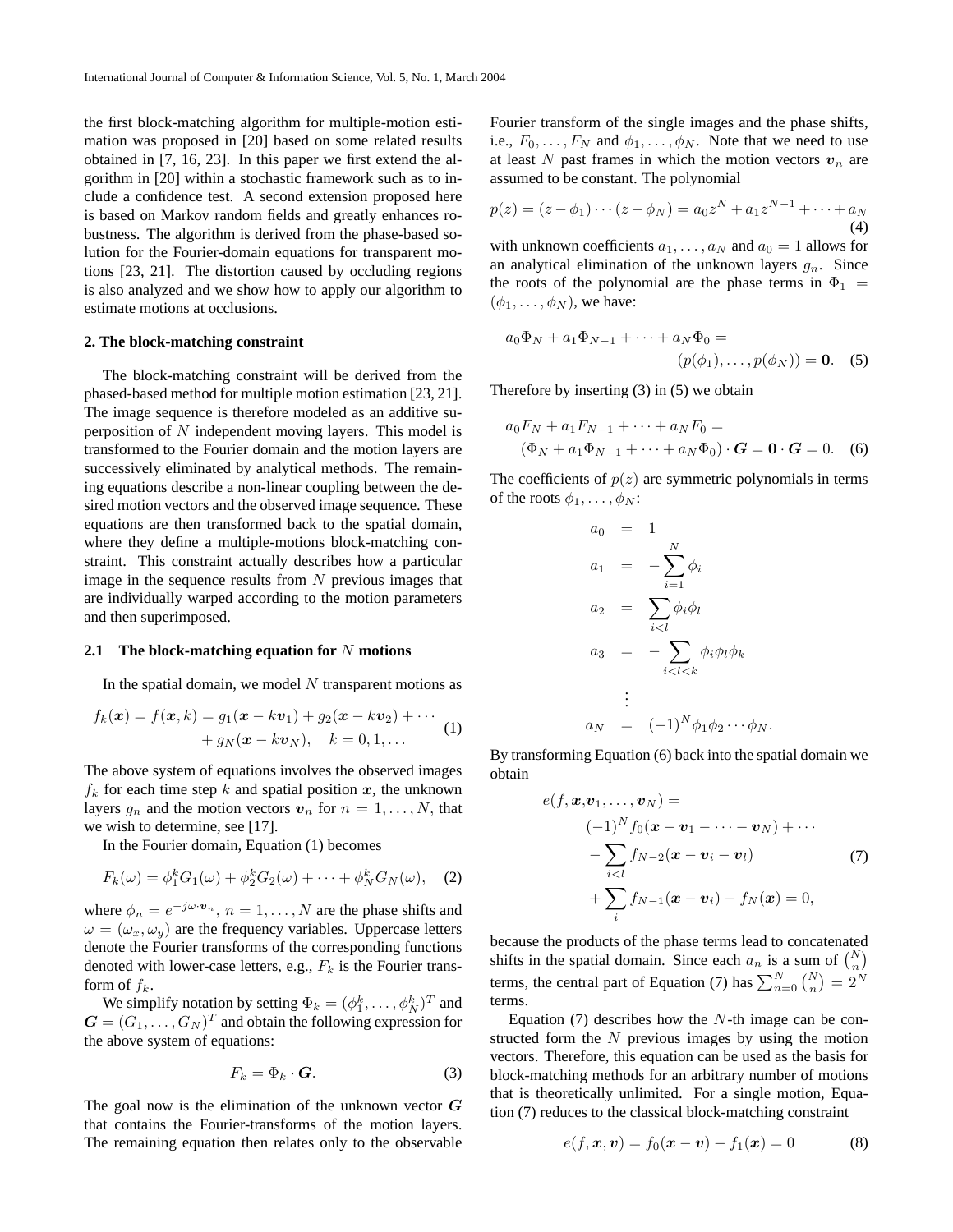while for two transparent motions, it becomes

$$
e(f, x, v_1, v_2) = f_0(x - v_1 - v_2) - f_1(x - v_1)
$$
  
-  $f_1(x - v_2) + f_2(x) = 0.$  (9)

### **2.2 Causality and refinement**

The motions estimated according to Equation (7) are assigned to frame  $f_N$ . This implies that the estimated motion vectors correspond to that frame, whose argument in the block-matching constraint does not depend on the motion vectors. In other words, the above block-matching constraint uses N previous frames in order to estimate the motions for the image  $f_N$  and is thus a causal method. However, at any given time index  $k$  we could, in addition, refine older measurements by using the same constraint in a different way. As we shall see, simple substitutions allow to estimate the motions of any other frame of the remaining frames  $f_0, \ldots, f_{N-1}$ . Of course, this procedure has to be performed in a causal way. In order to estimate the motion vectors for  $f_0$  we use the substitution  $y = x - v_1 - \cdots - v_N$  and thus Equation (7) becomes

$$
e(f, \mathbf{y}, \mathbf{v}_1, ..., \mathbf{v}_N) =
$$
  
\n
$$
(-1)^N f_0(\mathbf{y}) +
$$
  
\n
$$
(-1)^{N-1} \sum_{i < l} f_1(\mathbf{y} + \mathbf{v}_i)
$$
  
\n
$$
(-1)^{N-2} \sum_{i} f_2(\mathbf{y} + \mathbf{v}_i + \mathbf{v}_j) + \cdots
$$
  
\n
$$
-f_N(\mathbf{y} + \mathbf{v}_1 + \cdots + \mathbf{v}_N) = 0.
$$
\n(10)

Additional equations are obtained by using one of the following substitutions:

$$
y = x - v_i, \t i = 1,..., N\ny = x - v_i - v_j, \t i < j\ny = x - v_i - v_j - v_k, \t i < j < k\n\vdots\ny = x - v_1 - \cdots - v_N
$$
\n(11)

Table 1 depicts all possible block-matching constraints that can be obtained for two motions by the above substitutions. Since Equation (7) has  $2^N$  possible shifts we have  $2^N - 1$  possible substitutions and thus  $2^N$  different block-matching constraints. Note that Equation (7) defines  $\binom{N}{k}$  occurrences of every image frame  $f_k$ . Therefore we have  $\binom{N}{k}$  different possibilities to estimate the motions for  $f_k$ . These additional constraints can be used to improve the final block-matching result. For instance, let  $\{e_1(f, y, v_1, \ldots, v_N), \ldots, e_l(f, y, v_1, \ldots, v_N)\}\$  denote a set of l selected block-matching constraints. In this case, one example constraint that considers all the above equations is of the form

$$
e(f, y, v_1, \dots, v_N) = \sum_{i=1}^{l} e_i(f, y, v_1, \dots, v_N) = 0.
$$
 (12)

An additional benefit is that the constraints can be used to estimate the motions for the first and last frames in a sequence. The results in this paper are all computed by using only the initial constraint in (7).

#### **3. Hierarchical algorithm for transparency and occlusion**

By using the block-matching constraints above, a number of different algorithms for the estimation of multiple motions can be derived. We here present a hierarchical algorithm based on a combination of statistical model discrimination and hierarchical decision making. First, a single-motion model is fitted to the sequence by exhaustive search. If the fit is poor, the single-motion hypothesis is rejected and the algorithm tries to fit two transparent motions. Otherwise, the single motion is estimated and used. If the assumption of two transparent motions must also be rejected, the algorithm tries to fit an occlusion model, which will be developed later in this section, and estimates the occluded motions. The method can be extended to deal with an arbitrary number of transparent motions. The image noise is modeled as additive white Gaussian noise, thus leading to a significance test that evaluates  $\chi^2$ test statistics.

#### **3.1 The stochastic image-sequence model**

Apart from distortions and occlusions the block-matching constraint may be violated due to noise. Additional information about the distribution of the noise would help to determine whether or not the error signals observed after blockmatching can be explained by the noise model. Different motion types lead to different noise distributions of the error signals. This can be helpful for selecting the most likely motion model.

We model the observed image intensity at each spatial location and time step as

$$
f_k(\boldsymbol{x}) = \bar{f}_k(\boldsymbol{x}) + \epsilon_k(\boldsymbol{x}), \quad \epsilon_k(\boldsymbol{x}) \sim \mathcal{N}(0, \sigma^2)
$$
 (13)

for  $k = 0, 1, ...$ 

Therefore, from Equation (7) and the above noise model, we have

$$
e(f, \boldsymbol{x}, \boldsymbol{v}_1, \ldots, \boldsymbol{v}_N) = e(\bar{f}, \boldsymbol{x}, \boldsymbol{v}_1, \ldots, \boldsymbol{v}_N) + \varepsilon_N(\boldsymbol{x}), \tag{14}
$$

where

$$
\varepsilon_N(\boldsymbol{x}) =
$$
  
\n
$$
(-1)^N \epsilon_0(\boldsymbol{x} - \boldsymbol{v}_1 - \cdots - \boldsymbol{v}_N) + \cdots
$$
  
\n
$$
- \sum_{i < l} \epsilon_{N-2}(\boldsymbol{x} - \boldsymbol{v}_i - \boldsymbol{v}_l) \tag{15}
$$
  
\n
$$
+ \sum_i \epsilon_{N-1}(\boldsymbol{x} - \boldsymbol{v}_i) - \epsilon_N(\boldsymbol{x}).
$$

There are  $2^N$  terms in the right-hand side of the above equation. By assuming these terms to be statistically independent, we obtain

$$
\varepsilon_N(\mathbf{x}) \sim \mathcal{N}(0, 2^N \sigma^2). \tag{16}
$$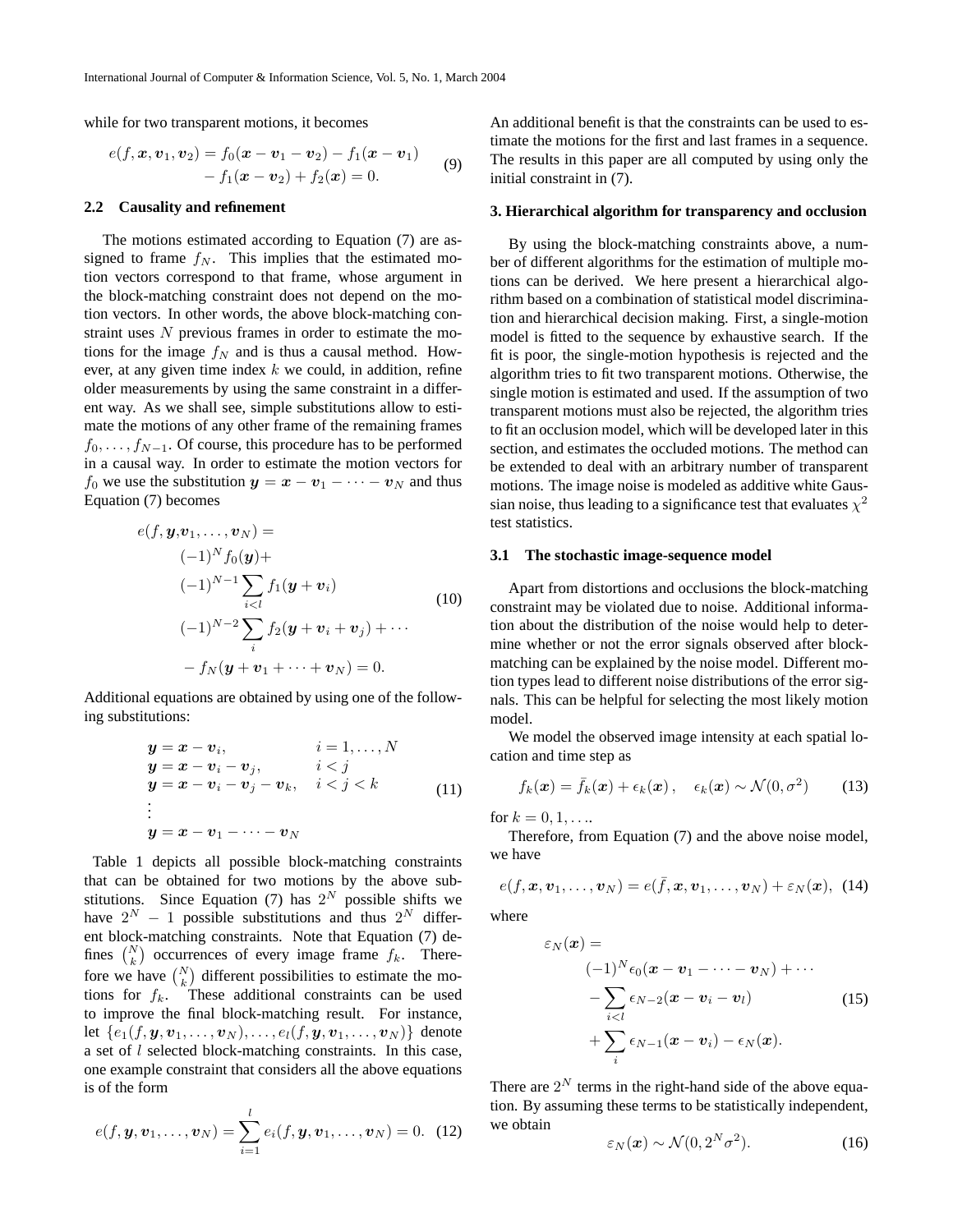| Block-matching constraint                                                                                                               | Substitution    |
|-----------------------------------------------------------------------------------------------------------------------------------------|-----------------|
| $f_0(\mathbf{x}-\mathbf{v}_1-\mathbf{v}_2)-f_1(\mathbf{x}-\mathbf{v}_1)-f_1(\mathbf{x}-\mathbf{v}_2)+f_2(\mathbf{x})=0$                 |                 |
| $f_0(\mathbf{y}-\mathbf{v}_2)-f_1(\mathbf{y})-f_1(\mathbf{y}+\mathbf{v}_1-\mathbf{v}_2)+f_2(\mathbf{y}+\mathbf{v}_1)=0$                 | $y=x-v_1$       |
| $f_0(\mathbf{y}-\mathbf{v}_1)-f_1(\mathbf{y}-\mathbf{v}_1+\mathbf{v}_2)-f_1(\mathbf{y})+f_2(\mathbf{y}+\mathbf{v}_2)=0$                 | $y=x-v_2$       |
| $f_0(\mathbf{y}) - f_1(\mathbf{y} + \mathbf{v}_2) - f_1(\mathbf{y} + \mathbf{v}_1) + f_2(\mathbf{x} + \mathbf{v}_1 + \mathbf{v}_2) = 0$ | $ y=x-v_1-v_2 $ |

**Table 1. Further block-matching constraints for two motions obtained by substitutions in the original constraint.**

The hypothesis of noise independence fails when the arguments of the terms that involve the same image  $f_n$  in Equation (7) are equal. However, this cannot happen for less than three transparent motions. For four or more motions it may occur, e.g., that  $v_1 + v_2 = v_3 + v_4$ . This case can be detected during the search process and the variance can be adjusted accordingly. Hence, for a perfect match of the transparent motion model, the motion-compensated residual can be modeled as

$$
e(f, \boldsymbol{x}, \boldsymbol{v}_1, \dots, \boldsymbol{v}_N) = \varepsilon_N(\boldsymbol{x}) \sim \mathcal{N}(0, 2^N \sigma^2).
$$
 (17)

Consequently, the sum  $BM_N$  of squared differences over the block obeys the  $\chi^2$  distribution with  $|\mathbf{B}|$  degrees of freedom, i.e.,

$$
BM_N(\boldsymbol{x}, \boldsymbol{v}_1, \dots, \boldsymbol{v}_N) =
$$
  

$$
\frac{1}{2^N \sigma^2} \sum_{\boldsymbol{y} \in \boldsymbol{B}} e_N(f, \boldsymbol{y}, \boldsymbol{v}_1, \dots, \boldsymbol{v}_N)^2 \sim \chi^2(|\boldsymbol{B}|),
$$
  
(18)

where  $\bf{B}$  is the set of pixels in the block under consideration and  $|B|$  is the number of elements in  $B$ .

A block-matching algorithm can be designed such as to minimize the above expression. Other positive and strictly monotonic functions of the motion compensated residual could also be used as a criterion.

### **3.2 Single motion and two transparent motions**

In the case of single motion the corresponding blockmatching constraint is defined as the difference between the motion compensated image and the next image. Hence the function to be minimized is

$$
BM_1(\boldsymbol{x}, \boldsymbol{v}) = \frac{1}{2\sigma^2} \sum_{\boldsymbol{y} \in \boldsymbol{B}} \big( f_0(\boldsymbol{y} - \boldsymbol{v}) - f_1(\boldsymbol{y}) \big)^2. \tag{19}
$$

Similarly, for two motions the expression

$$
BM_2(\boldsymbol{x}, \boldsymbol{v}_1, \boldsymbol{v}_2) = \frac{1}{4\sigma^2} \sum_{\boldsymbol{y} \in \boldsymbol{B}} e(f, \boldsymbol{y}, \boldsymbol{v}_1, \boldsymbol{v}_2)^2 \qquad (20)
$$

needs to be minimized with respect to  $v_1$  and  $v_2$ . If there is only one motion inside B, i.e.  $f_1(x) = f_0(x - v)$ , the value  $BM_1(x, v)$  will even in the ideal noise-free case, be small for the correct motion vector  $v$ . But if  $B$  includes two motions, the value  $BM<sub>1</sub>$  will be different from zero for any vector  $v$ , because one vector cannot compensate for two motions. Accordingly, in case of two transparent motions,  $BM_2(\mathbf{x}, \mathbf{v}_1, \mathbf{v}_2)$  will be small if we insert the two correct motion vectors  $v_1$  and  $v_2$ . Such a Gaussian model has been previously used in e.g. [2, 4], but may alternatively be replaced by Generalized Gaussian models [1, 19].

### **3.3 Occluded motions**

In case of occluded motions, Equations (8) and (9) are no longer valid because Equation (1) defines an additive superposition that does not hold at occlusions. We model the occlusion of the layer  $q_2$  by the occluding layer  $q_1$  by

$$
f_k(\boldsymbol{x}) = \gamma(\boldsymbol{x} - k\boldsymbol{v}_1)g_1(\boldsymbol{x} - k\boldsymbol{v}_1) + (1 - \gamma(\boldsymbol{x} - k\boldsymbol{v}_1))g_2(\boldsymbol{x} - k\boldsymbol{v}_2),
$$
(21)

with  $\gamma = 1$  at positions where  $g_1$  occludes  $g_2$  and  $\gamma = 0$ otherwise, see [12]. By evaluating the error criterion (9) for two transparent motions in combination with the above model for occlusions we obtain

$$
e(f, x, v_1, v_2) = (\gamma(x - 2v_1) - \gamma(x - v_1 - v_2))
$$
  

$$
(g_2(x - v_1 - v_2) - g_2(x - 2v_1)).
$$
 (22)

Depending on the motion vectors, the difference between the  $\gamma$ -function terms on the right hand-side of the above equation may be different from zero. This will be the case in the vicinity of an occluding boundary. Therefore, if we intend to apply the block-matching error criterion for transparent motions to estimate two motions at the occluding boundary, the value of  $BM_2(\mathbf{x}, \mathbf{v}_1, \mathbf{v}_2)$  will be high although  $\mathbf{v}_1$  and  $\mathbf{v}_2$  are the correct motion vectors. The size of the region around the occluding boundary where this happens depends on the difference between the velocities. In fact, by replacing  $y = x - 2v_1$  in the right-hand side of the above equation, we find

$$
e(f, \boldsymbol{x}, \boldsymbol{v}_1, \boldsymbol{v}_2) = (\gamma(\boldsymbol{y}) - \gamma(\boldsymbol{y} + \boldsymbol{v}_1 - \boldsymbol{v}_2))
$$
  

$$
(g_2(\boldsymbol{y} + \boldsymbol{v}_1 - \boldsymbol{v}_2) - g_2(\boldsymbol{y})),
$$
 (23)

which means that the distortion is restricted to a strip with a maximum width of  $|v_1 - v_2|$ . For the simplest case of a straight-line border, the strip is  $|N \cdot (v_1 - v_2)|$  wide, where  $N$  is the unit vector normal to the border. Due to this distortion, it is not guaranteed that the minimum of  $BM<sub>2</sub>$  yields the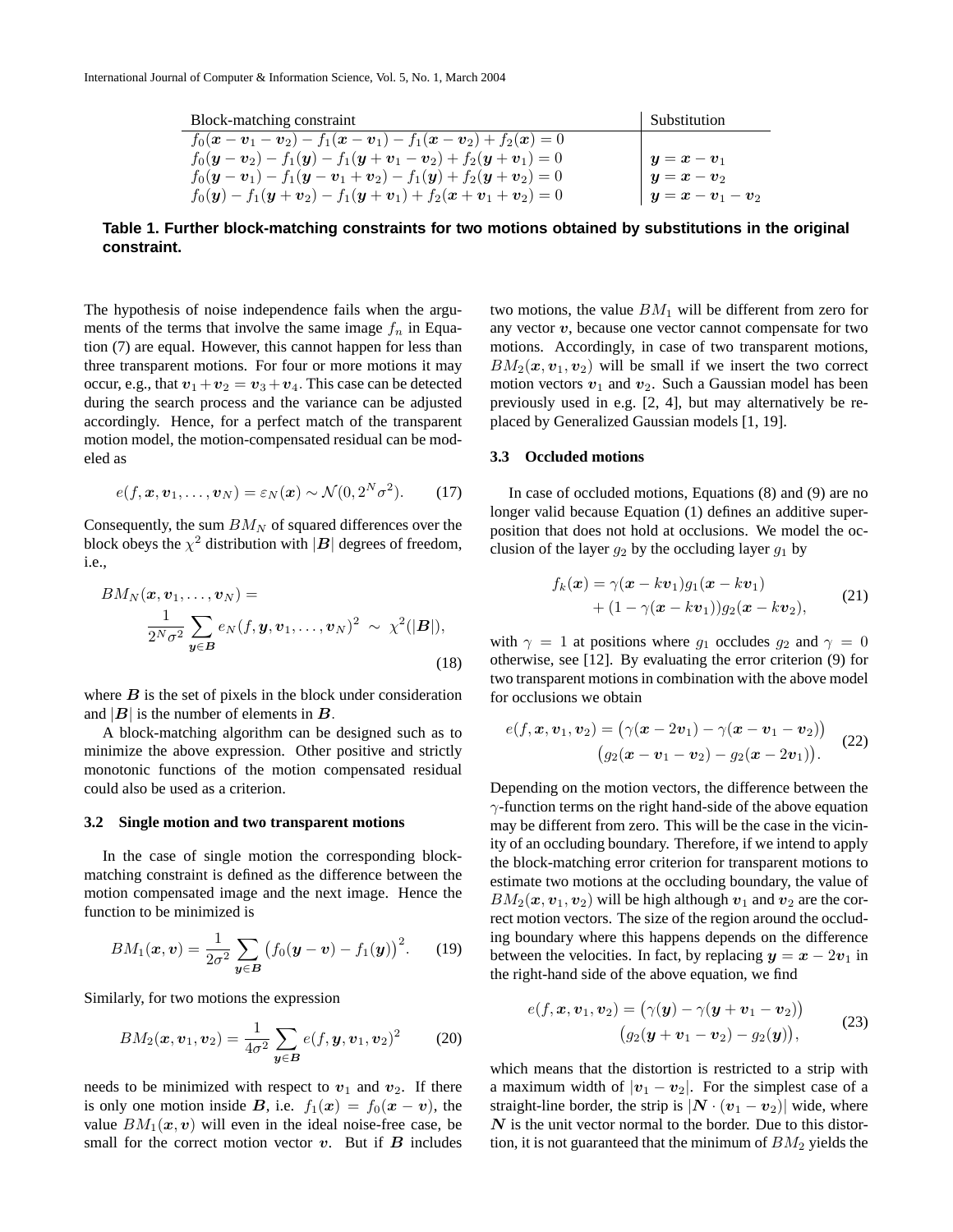correct motion vectors. The problem of estimating two motions at the occluding boundary can be reduced to the problem of transparent motions if we exclude the region of distortion from the calculation of the residual error. Therefore, however, we need to find the location of the occluding boundary. A more formal treatment of motions at the occluding boundary is given in [6, 5].

#### **3.4 Selection of the adequate transparent-motion model**

An obvious possibility to find the most adequate local motion model would be to use a discriminant functions or, for the simple cases of one or two motions, a likelihood ratio test. To this end, one would have to find the minimum blockmatching values for all motion models before the test can be carried out.

Instead, we opt for a computationally more efficient significance test, which allows for a hierarchical estimation of the motion vectors. From the discussion in the previous section,  $BM_N(\boldsymbol{x},\boldsymbol{v}_1,\ldots,\boldsymbol{v}_N)$  is  $\chi^2$ -distributed with  $|\boldsymbol{B}|$  degrees of freedom. If we allow a percentage  $\alpha$  of misclassification, we can derive a threshold  $T_N$  for  $BM_N$  as follows: let the nullhypothesis  $H_0$  mean that the model of N transparent motion is correct.  $T_N$  is then determined by

$$
Prob(BM_N > T_N | H_0) = \alpha.
$$
 (24)

Thus,  $H_0$  is rejected if  $BM_N > T_N$ . The correct threshold can be obtained by using tables of the  $\chi^2$  distribution.

# **3.5 The hierarchical algorithm**

We will now show how to integrate the above considerations into a hierarchical algorithm that can deal with the above mentioned cases of single, transparent and occluded motions. The rationale is that we estimate the confidence for local motion models of increasing complexity and then estimate the motion parameters according to the adequate model. The hierarchical algorithm is described below and summarized in Algorithm 1. An extension to more than two motions is conceptually straightforward.

The algorithm first finds by full search the motion vector  $v$  that minimizes  $BM<sub>1</sub>$ . It then tests whether or not this value is explainable by the underlying noise model: if  $BM_1(\mathbf{x}, \mathbf{v}) < T_1$  one motion is assigned to the current location. Otherwise, it proceeds to find the motion vectors  $v_1, v_2$ that minimize  $BM_2$  and then tests for  $BM_2(\mathbf{x}, \mathbf{v}_1, \mathbf{v}_2) < T_2$ . If both motion models are rejected, the location is marked as belonging to an occlusion boundary. In the second iteration we determine motion vectors for the above marked locations only. The algorithm is then iterated at the marked locations and the size of the block is increased at each iteration to ensure that there are sufficient non-marked pixels in the block. The estimation of the motion vectors for the marked pixels is based on non-marked pixels only, because the marked pixels violate the assumption of one or two additive motions and **Algorithm 1** Hierarchical algorithm

1: Compute thresholds  $T_1$  and  $T_2$ 

- 3: Compute minimum value of  $BM<sub>1</sub>$  and the corresponding motion vector.
- 4: **if**  $BM_1 < T_1$  **then**
- 5: Choose single-motion model
- 6: **else**
- 7: Compute the minimum value of  $BM<sub>2</sub>$  and the two motion vectors
- 8: **if**  $BM_2 < T_2$  then
- 9: Choose model for two transparent motions
- 10: **else**
- 11: Mark pixel
- 12: **end if**
- 13: **end if**
- 14: **end for**
- 15: Increase block size and repeat lines 3 to 14 for all marked pixels. Ignore marked pixels inside the current block and recompute  $T_1$  and  $T_2$  according to the number of nonmarked pixels in the block.

thus the minimization of either  $BM_1$  or  $BM_2$  would not render the correct motions. The iteration is repeated until motion vectors are found for all marked pixels or a maximum number of iterations is reached. For each marked pixel the thresholds have to be adapted according to the number of non-marked pixels in the block (degrees of freedom). This two-phase approach enables us to compute two motions at the occluding boundary by avoiding the non-zero terms on the right side of Equation (23).

### **4. Motion estimation using Markov random fields**

The algorithms proposed in the previous sections are based on spatio-temporal relations of image intensity but do not consider spatial and temporal relationships between the motion vectors. This seems unsatisfactory because regions corresponding to moving objects tend to be of compact shape with smooth motion-vector fields. Sets of isolated moving points with non-smooth motion vector fields are unlikely to occur in natural images. Regularization of the motion vector fields is widely used for optical flow estimation, and has been proposed for multiple motions as well [21]. Since we here view motion estimation as making statistical observations, we choose to increase robustness against noise by using a stochastic framework based on Markov random fields (similar to how it was used in [3] for motion detection and in [4] for single motion estimation) in combination with the blockmatching constraint. This approach has three major benefits: firstly, it allows to select the most probable motion model (the correct number of observed motion vectors) in the presence of noise; secondly, it ensures the spatio-temporal smoothness of the motion fields; thirdly, it simultaneously provides a segmentation of the images based on the local number of mo-

<sup>2:</sup> **for all** pixels **do**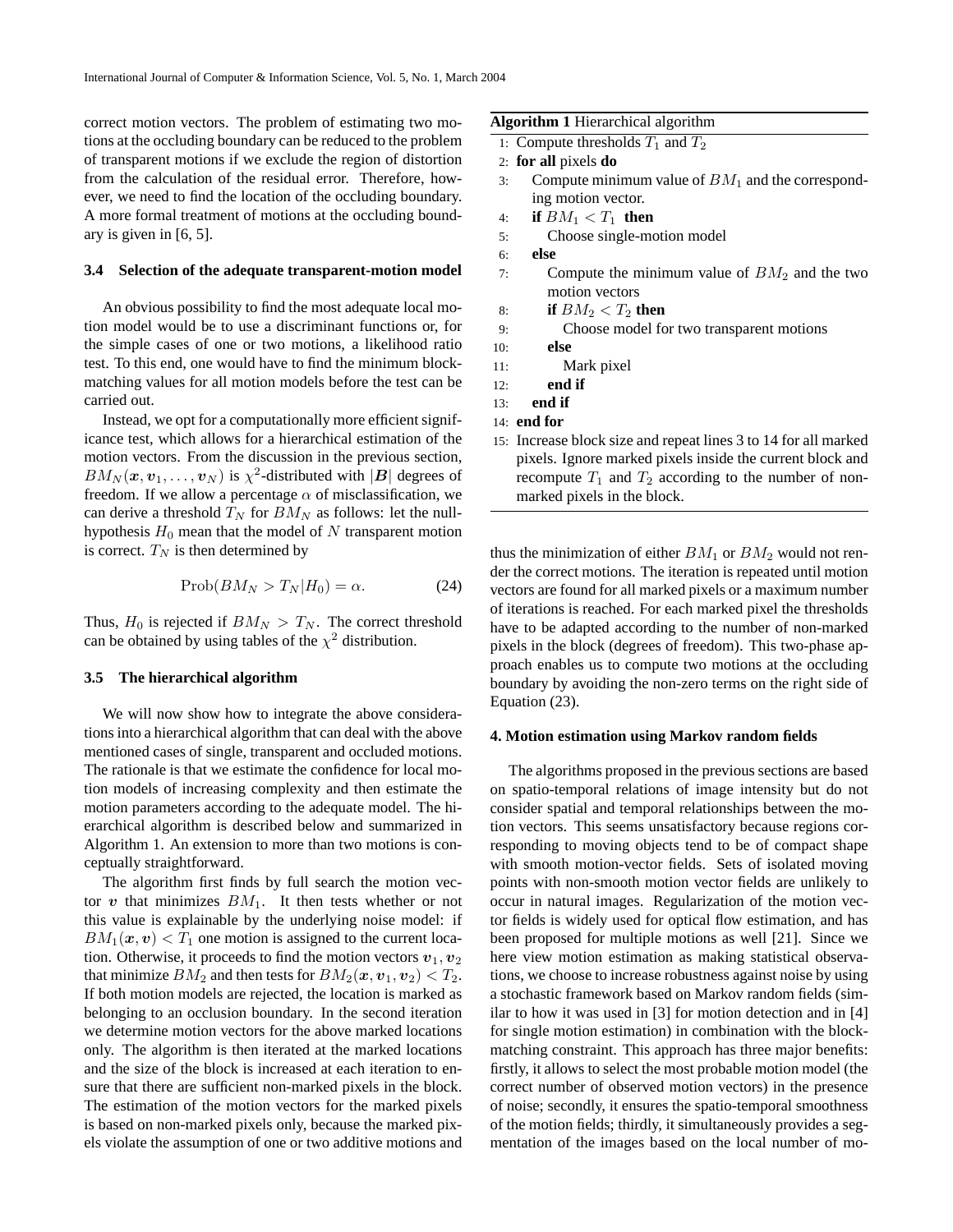tions. In the following we will present a detailed estimation algorithm for up to two transparent motions. A generalization to more than two motions is straightforward.

#### **4.1 Bayesian formulation for two motions**

For each pixel  $x$  and time step  $k$ , we seek the motion vectors  $v_1$  and  $v_2$  and a binary segmentation value  $s \in \{0, 1\}$ , which represents the number of observed motions at this particular pixel. The segmentation takes the value  $s = 0$  in regions with a single motion and  $s = 1$  in regions with two transparent motions. Static patterns are a special case of single motion with zero velocity. The aim is to estimate the tuple  $u_k(x) = (v_1(x), v_2(x), s(x))$  at each pixel using  $N+1 = 3$ successive images. According to the maximum a posteriori principle we wish to estimate the most probable segmentation and motion vector fields for the current frame given the observations  $f_k, f_{k-1}, f_{k-2}$ . The estimated field  $u_k = \{u_k(x)\}\$ hence satisfies

$$
\boldsymbol{u}_k = \arg\max_{\boldsymbol{u}} p(\boldsymbol{u}|f_k, f_{k-1}, f_{k-2}), \tag{25}
$$

where  $p(u|f_k, f_{k-1}, f_{k-2})$  is the posterior PDF for a tuple u given the observations  $f_k$ ,  $f_{k-1}$ ,  $f_{k-2}$ . Invoking Bayes' theorem, we rewrite the above relations as

$$
\boldsymbol{u}_k = \arg\max_{\boldsymbol{u}} p(f_k, f_{k-1}, f_{k-2}|\boldsymbol{u}) p(\boldsymbol{u}). \tag{26}
$$

The prior pdf  $p(u)$  ensures that this estimate is consistent with our smoothness expectations and the conditional PDF  $p(f_k, f_{k-1}, f_{k-2}|\boldsymbol{u})$  describes the relationship between the observed images and the unknown motion fields.

### **4.2 The observation model**

The segmentation result provides the number of observed motions at each pixel. Depending on this segmentation, we have to select the corresponding motion model to specify the likelihood  $p(f_k, f_{k-1}, f_{k-2}|\boldsymbol{u})$ . From Section 3.1, we know that the motion compensated difference (7) is  $\mathcal{N}(0, 2^N \sigma^2)$ distributed. We wish to use  $BM<sub>1</sub>$  if the segmentation s indicates that there is only one motion, i.e.  $s(x) = 0$ . Otherwise, we would switch to the model for two motions  $(BM<sub>2</sub>)$ .

The following constraint formalizes the above requirements:

$$
p(f_k, f_{k-1}, f_{k-2}|\mathbf{u}) \propto \prod_{\mathbf{x}} [(1 - s(\mathbf{x})) (4\pi\sigma^2)^{-|\mathbf{B}|/2} e^{-BM_1(\mathbf{x}, \mathbf{v}_1(\mathbf{x}))} \quad (27) + s(\mathbf{x}) (8\pi\sigma^2)^{-|\mathbf{B}|/2} e^{-BM_2(\mathbf{x}, \mathbf{v}_1(\mathbf{x}), \mathbf{v}_2(\mathbf{x}))}].
$$

To extend the above equation to the case of more motions, one would replace the expression  $(1 - s(x))$  by a segmentation function  $s_1(x)$ , and  $s(x)$  by a second segmentation function  $s_2(x)$ . Next, we will specify the prior  $p(u)$ , which completes the observation model.

#### **4.3 Spatial smoothness**

The specification of the joint density  $p(u)$  of all tuples  $u(x)$  should make the expected motion fields more likely than others. The Markov assumption simplifies the specification by definition of only local statistical dependencies of the tuples. Invoking the Hammersley-Clifford theorem, we can write  $p(u)$  as a Gibbs density function:

$$
p(\mathbf{u}) = \frac{1}{Z} e^{-\lambda E(\mathbf{u})},
$$
\n(28)

with Z being a normalization constant. The parameter  $\lambda$  controls the influence of the smoothing. The energy  $E(\boldsymbol{u})$  should therefore be small in case of locally smooth vector fields and segmentations. Due to the Markovian assumption,  $E(\boldsymbol{u})$  can be divided into two local energy terms  $E_L(x, u)$  according to

$$
E(\mathbf{u}) = \sum_{\mathbf{x}} E_L(\mathbf{x}, \mathbf{u}).
$$
 (29)

The local energy terms  $E_L(x, u)$  depend on the motion vectors, the segmentation values at pixel  $x$  and at pixels in the neighborhood  $N_x$ . In our case, the neighborhood  $N_x$  contains the eight pixels that are adjacent to pixel  $x$ . To capture both the smoothness of the velocities and the segmentation, we divide the local energy terms into two parts. The term  $E_{L_s}$  measures the smoothness of the segmentation and  $E_{L_v}$ the smoothness of the motion fields, such that

$$
E_L(\boldsymbol{x}, \boldsymbol{u}) = E_{L_s}(\boldsymbol{x}, \boldsymbol{u}) + E_{L_v}(\boldsymbol{x}, \boldsymbol{u}). \tag{30}
$$

To obtain locally smooth motion vector fields we penalize differences between adjacent motion vectors at two neighboring positions  $x$  and  $y$ . In case where we have two motion vectors at both locations, we denote with the same index those vectors, which are more similar, i.e.  $v_1(x)$  is closer to  $v_1(y)$ than to  $v_2(y)$ . This becomes problematic in cases where the number of motions varies in a given neighborhood, for instance due to object boundaries. In such cases, again based on the assumption of transparent layers, we apply the smoothness constraint to the single motion and only one of the adjacent two motions. The one motion is chosen as the one closest to the single motion and denoted with  $v_1$ . With this convention, the local smoothness term is

$$
E_{L_v}(\boldsymbol{x}, \boldsymbol{u}) = \sum_{\boldsymbol{y} \in N_x} (||\boldsymbol{v}_1(\boldsymbol{x}) - \boldsymbol{v}_1(\boldsymbol{y})||^2 + s(\boldsymbol{x})s(\boldsymbol{y})||\boldsymbol{v}_2(\boldsymbol{x}) - \boldsymbol{v}_2(\boldsymbol{y})||^2).
$$
\n(31)

The above requirement is now controlled by the term  $s(x)s(y)$ .

The function  $E_{L_s}$  is specified in the same way as in [3] where it was used for motion segmentation. The procedure consists of counting the number of pixels inside the neighborhood  $N_x$  that have the same segmentation value  $s(x)$ . The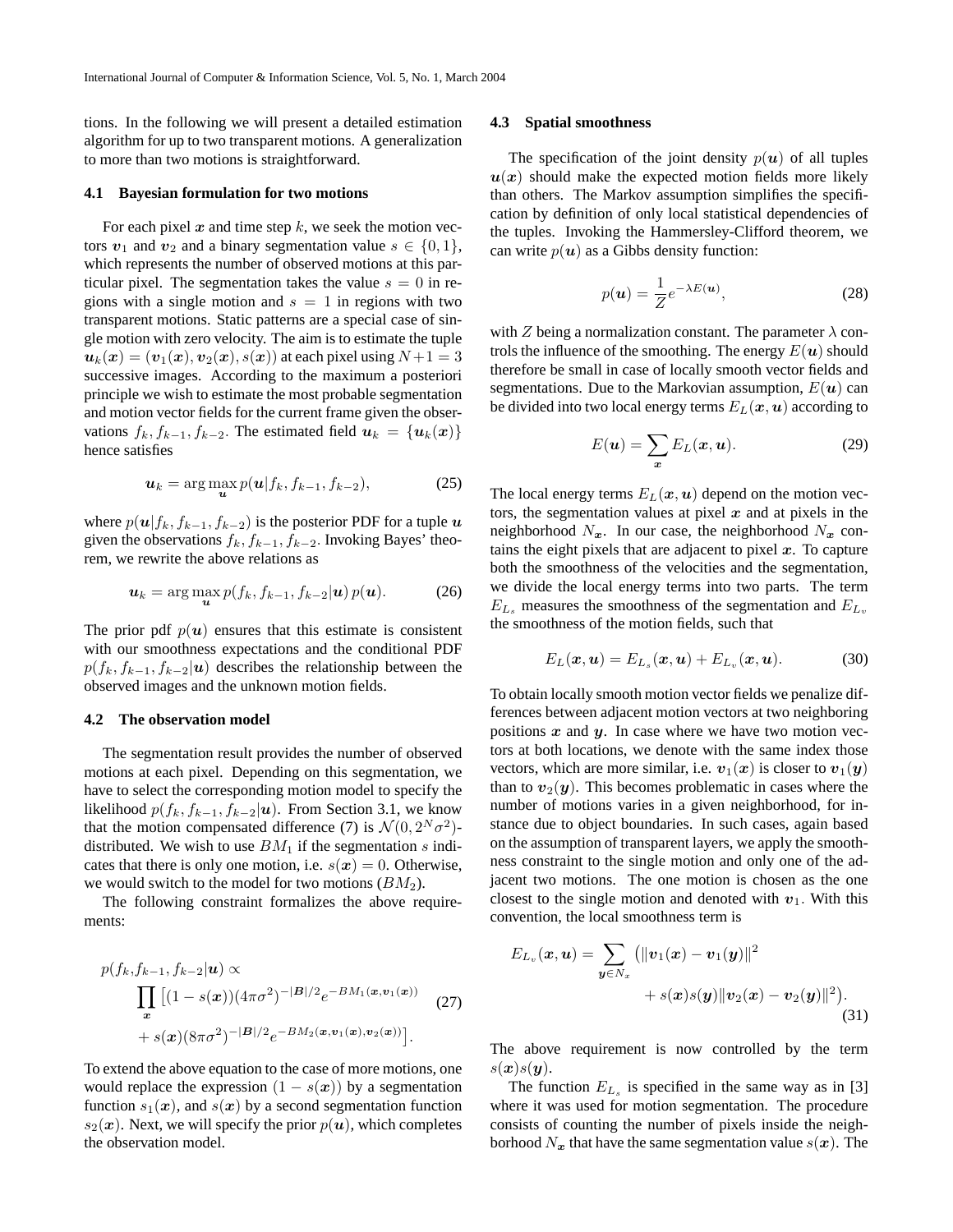

**Figure 1. Results for transparent and occluded motions. Image (a) shows a frame of the transparentmotion test sequence and (b) the estimated motion vectors. Image (c) depicts a frame of an occlusion test sequence, (d) and (e) the estimated vectors after the first and second phase, respectively.**

resulting number is then subtracted from the maximum number of pixels with equal segmentation values (which is eight). The local segmentation energy is defined by

$$
E_{L_s}(\boldsymbol{x}, \boldsymbol{u}) = 8 - w_{N_{\boldsymbol{x}}},\tag{32}
$$

where  $w_{N_x}$  denotes the number of pixels in  $N_x$  having the same segmentation value as the pixel  $x$ . This energy term is minimal if all pixels inside the neighborhood are of the same motion type as the considered pixel. Obviously, if the number  $w_{N_{\bm{x}}}(s(\bm{x}))$  increases, the probability for the pixels  $\bm{x}$ to be classified as having the common motion type will also increase.

## **4.4 The optimization algorithm**

The function to be maximized in Equation (26) is defined as the product of (27) and (28) with corresponding energies given by (31) and (32), respectively. By use of the negative logarithm, its maximization is equivalent to the minimization of

$$
C(f_2, f_1, f_0 | \mathbf{u}) = \sum_{\mathbf{x}} \left[ \left( 1 - s(\mathbf{x}) \right) BM_1(\mathbf{x}, \mathbf{v}_1(\mathbf{x})) + s(\mathbf{x}) BM_2(\mathbf{x}, \mathbf{v}_1(\mathbf{x}), \mathbf{v}_2(\mathbf{x})) \right] + \lambda E(\mathbf{u}) + \log(\sqrt{2}) |\mathbf{B}| |s|,
$$
\n(33)

where  $|s| = \sum_{\bm{x}} s(\bm{x})$ . The constants that do not influence the minimization have been dropped.

We minimize this criterion by using deterministic relaxation of the ICM-type [9] although this procedure does not necessarily converge to the global minimum of the functional.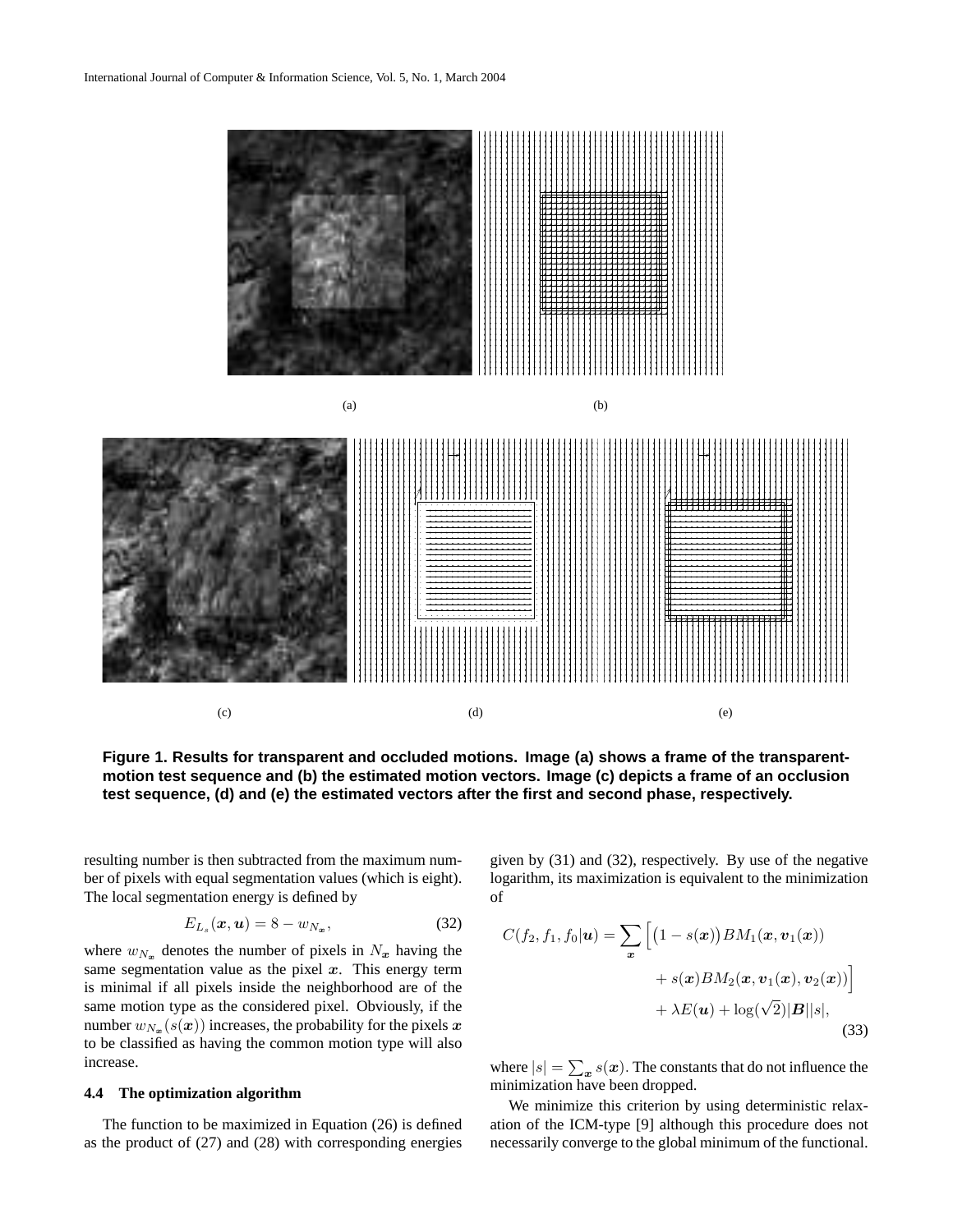An annealing algorithm which is able to find the global minimum has been proposed in [13] but is not used here because it is too slow. For each frame, the optimization routine starts with the result obtained for the previous frame as an initial guess. In case of sequences with fast motions, this might not be a good guess. One possibility to overcome this problem is to start with a motion-predicted initial guess. As long the motion does not change abruptly such a prediction is close to the actual motion vectors and provides temporal regularization. For some applications, however, an explicit temporal smoothing could improve the results. We outline the necessary modifications of the algorithm below.

## **4.5 Temporal Smoothness**

The estimate  $u_{k-1}$  is available when  $u_k$  is estimated. For simplicity, successive images and  $u_{k-1}$  are modeled as being conditionally independent, i.e.,

$$
p(f_k, f_{k-1}, f_{k-2}, \mathbf{u}_{k-1} | \mathbf{u}) = p(f_k, f_{k-1}, f_{k-2} | \mathbf{u}) p(\mathbf{u}_{k-1} | \mathbf{u}).
$$
 (34)

The MAP-estimate is then given by

$$
\boldsymbol{u}_k = \arg\max_{\boldsymbol{u}} p(f_k, f_{k-1}, f_{k-2}|\boldsymbol{u}) p(\boldsymbol{u}_{k-1}|\boldsymbol{u}) p(\boldsymbol{u}). \quad (35)
$$

The new estimation criterion includes an additional component  $p(\mathbf{u}_{k-1}|\mathbf{u})$  that captures the relation between the previous motion fields  $u_{k-1}$  and the current ones.

To specify  $p(\mathbf{u}_{k-1}|\mathbf{u})$ , we again use a Gaussian model and make two simplifications: firstly, each vector  $\boldsymbol{v}^k = \boldsymbol{v}^k(\boldsymbol{x})$  depends (implicitly) only on its predecessor  $v^{k-1}(x+v^k)$  along the motion trajectory, thus making it more likely that both vectors in the likelihood-term belong to the same object; secondly, we assume conditional statistical independence. The likelihood now simplifies to

$$
p(\boldsymbol{u}_{k-1}|\boldsymbol{u}) = \prod_{\boldsymbol{x}} p(\boldsymbol{v}_1^{k-1}(\boldsymbol{x}+\boldsymbol{v}_1^k)|\boldsymbol{v}_1^k) p(\boldsymbol{v}_1^{k-1}(\boldsymbol{x}+\boldsymbol{v}_2^k)|\boldsymbol{v}_2^k),
$$
\n(36)

with

$$
p(\boldsymbol{v}_i^{k-1}(\boldsymbol{x} + \boldsymbol{v}_i^k)|\boldsymbol{v}_i^k) =
$$
  

$$
\frac{1}{Z_T} \exp(-\lambda_T \|(\boldsymbol{v}_i^{k-1}(\boldsymbol{x} + \boldsymbol{v}_i^k) - \boldsymbol{v}_i^k\|^2)
$$
 (37)

for i=1,2, where  $Z_T$  is a normalization constant, and  $\lambda_T$  a weighting factor. The above term can be included in the optimization algorithm defined by Equation (33).

# **5. Results**

# **5.1 Results for the confidence-based hierarchical algorithm**

In Figure (1) examples of transparent and occluded motions are given. Image (a) shows the center frame of an images sequence containing areas with only one and with two transparent motions. The area with two transparent motions can be identified as the brighter box-shaped part in the image. One layer is moving with a velocity of one pixel per frame to the right and the other layer with one pixel per frame downwards. The estimated motion vectors for every other pixel are depicted in (b). The rectangle in (b) marks the outline of the area with two motions. Note that in both areas the motions are correctly estimated. For this example we used a blocksize of  $5 \times 5$  pixels. Image (c) shows the center frame of an occlusion test sequence and the images (d) and (e) the results after the first and second phase of the algorithm respectively. Again, motion vectors are plotted only for every other pixel. The motions for both regions are very well detected except for a few outliers. After the second phase, two motions are estimated in an area around the occluding boundary, where no motion could be computed in the first phase. Window sizes of  $5 \times 5$  and  $9 \times 9$  were used for first and second phase, respectively. In both examples Gaussian distributed noise was added to the sequences resulting in a signal-to-noise ratio of 35 dB. For the significance test we set  $\alpha = 0.001$ . Image (a) in Figure 2 shows the setup for a real occlusion example. A toy train that carries a texture image is moving to the right in front of a leftward moving background texture. Both movements are approximately one pixel per frame. The rectangle in (a) marks the region for which we show the estimated motions vectors. Image (b) depicts this selected region and also shows the outline of the region where no motions could be estimated after the first phase of the algorithm (due to the occluding boundary). The size of this region roughly matches the block-size of  $7 \times 7$  pixels. The estimated motion vectors obtained after the first phase are shown in (c). Note that, except for a view outliers, the estimates are accurate. The final motion vectors (after the second phase) are divided for better visualization and shown in the two panels (d) and (e). Image (d) shows the leftward motions and image (e) the rightward motions. Note that both motions in the region around the occluding boundary are accurately estimated. For the second phase we used a block-size of  $18 \times 18$  pixels. In the first phase we set  $\alpha = 0.001$  for one motion and  $\alpha = 0.05$  for two motions (since we did not expect transparent motions). In the second phase we had  $\alpha = 0.001$  for both cases.

# **5.2 Results obtained with the Markov-random-fields extension**

Figure (3) demonstrates the performance of the Markov Random Field approach. The test sequence is the same as the one used for testing the hierarchical algorithm but with a signal-to-noise ratio of only 17 dB. We initialized the algorithm with one motion and zero velocity everywhere. Image (a) shows one frame of the test sequence, image (b) the estimated motion vectors (plotted for every other pixel) for the MRF algorithm after three iterations, and (c) the estimated motions obtained by using the hierarchical algorithm. Again the square frame marks the outline of the area with two motions. For both algorithms we used a block-size of  $3 \times 3$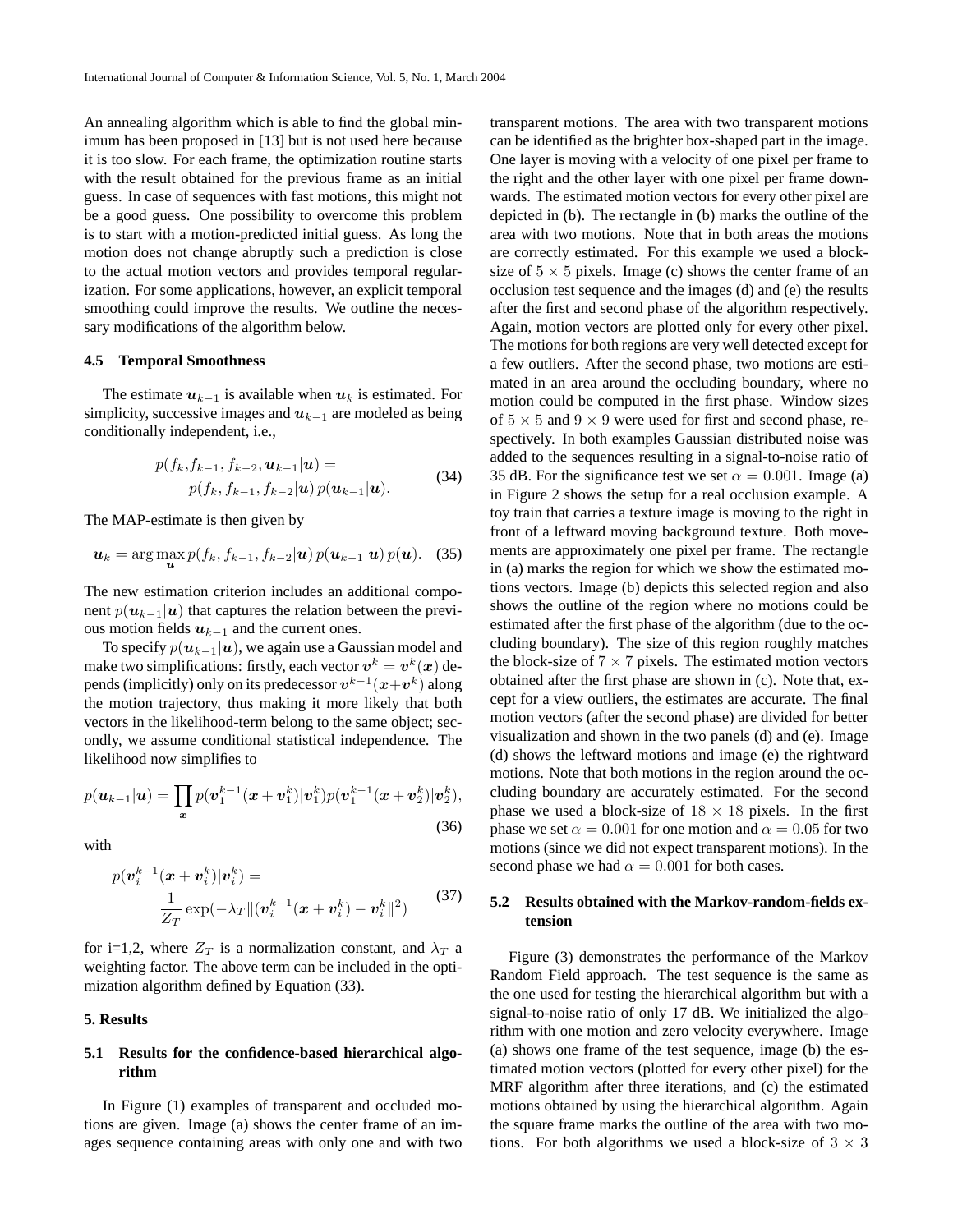

**Figure 2. Results for real videos with occluding objects. Image (a) depicts a single frame of the sequence, (b) the area for which the motion vectors are shown, (c) the motion vectors after the first phase, (d) and (e) the estimated motions after the second phase, divided into two images for better visualization. See text for details.**

pixels. The parameter  $\lambda = 1$  was used for the MRF approach and  $\alpha = 0.001$  for the hierarchical algorithm. Note that the MRF algorithm has considerably less outliers than the hierarchical algorithm. In some small regions of the MRF-based output the motions remain zero as initialized. The results obtained eight frames later are depicted in the second row of figure (3). Again we observe less outliers for the MRF algorithm and now the regions with zero velocities disappeared.

### **6. Conclusions**

We first derived a block-matching constraint for an arbitrary number of transparent overlaid motions. To estimate N motions,  $N + 1$  images and  $2^N$  blocks are needed. We then analyzed how the block-matching constraint behaves near the occluding boundary in case of occluded motions. Based on these theoretical results we developed a hierarchical algorithm, which enables the estimation of single, multiple transparent, and occluded motions. The estimation of occluded motions is performed in a second phase by excluding the pixels near the occluding boundary found in the first phase. The hierarchical algorithm has been tested with both real video sequences and synthetic images corrupted by additive noise. It performs well for a SNR down to 30 dB which is a typical value for low-end cameras. Nevertheless, for some applications, e.g. sequences resulting from medical imagery, a more robust algorithm may be needed. We therefore derived a regularized version of the block-matching algorithm for transparent motions by using Markov Random Fields and have shown that this extension significantly increases robustness.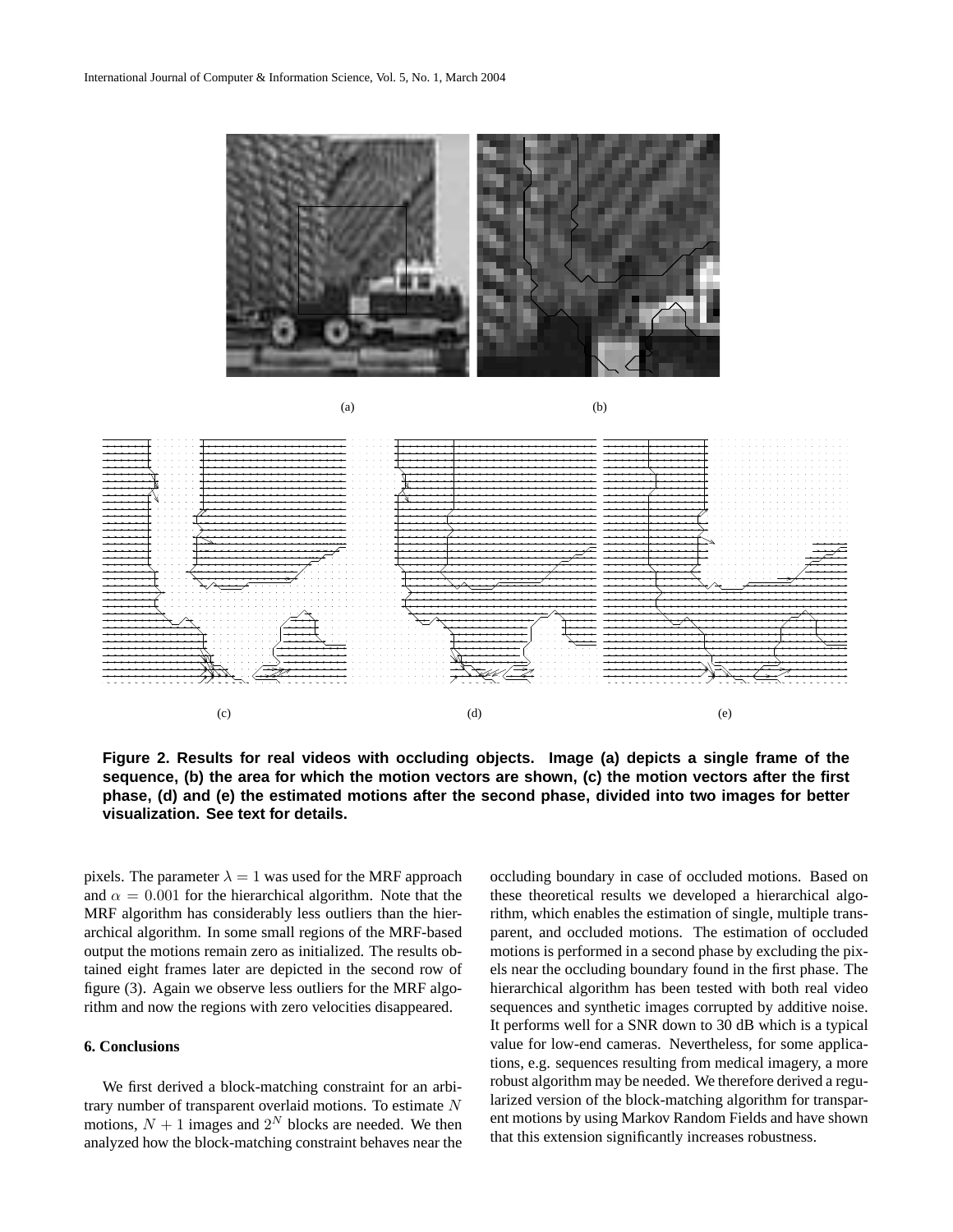

**Figure 3. Results for transparent motions obtained with MRFs: Image (a) shows a frame of the transparent motion sequence with a SNR of 17 dB, (b) the estimated velocities for the MRF-approach and (c) the results for the hierarchical algorithm. The second row show the estimated motion vectors eight frames later.**

# **7. Acknowledgment**

Work is supported by the *Deutsche Forschungsgemeinschaft* under Ba 1176/7-2.

### **8. References**

- [1] T. Aach. *Bayes-Methoden zur Bildsegmentierung,*  $\ddot{A}$ nderungsdetektion und Verschiebungsvektorschätzung. Fortschrittberichte VDI Reihe 10, Nr. 261, VDI Verlag, Düsseldorf, 1993. Dissertation, RWTH Aachen.
- [2] T. Aach and A. Kaup. Disparity-based segmentation of stereoscopic foreground/background imagesequences. *IEEE Transactions on Communications*, 42(2):673–679, 1994.
- [3] T. Aach and A. Kaup. Bayesian algorithms for adaptive change detection in image sequences using Markov random

fields. *Signal Processing: Image Communication*, 7(2):147– 160, 1995.

- [4] T. Aach and D. Kunz. Bayesian motion estimation for temporally recursive noise reduction in x-ray fluoroscopy. *Philips Journal of Research*, 51(2):231–251, 1998.
- [5] E. Barth, I. Stuke, T. Aach, and C. Mota. Spatio-temporal motion estimation for transparency and occlusion. In *Proceedings of the IEEE International Conference on Image Processing*, volume III, pages 69–72, September 2003.
- [6] E. Barth, I. Stuke, and C. Mota. Analysis of motion and curvature in image sequences. In *Proceedings of the 5th IEEE Southwest Symposium on Image Analysis and Interpretation*, pages 206–210, 2002.
- [7] J. Bergen, P. Burt, R. Hingorani, and S. Peleg. A threeframe algorithm for estimating two-component image motion. *PAMI*, 14(9):886–896, September 1992.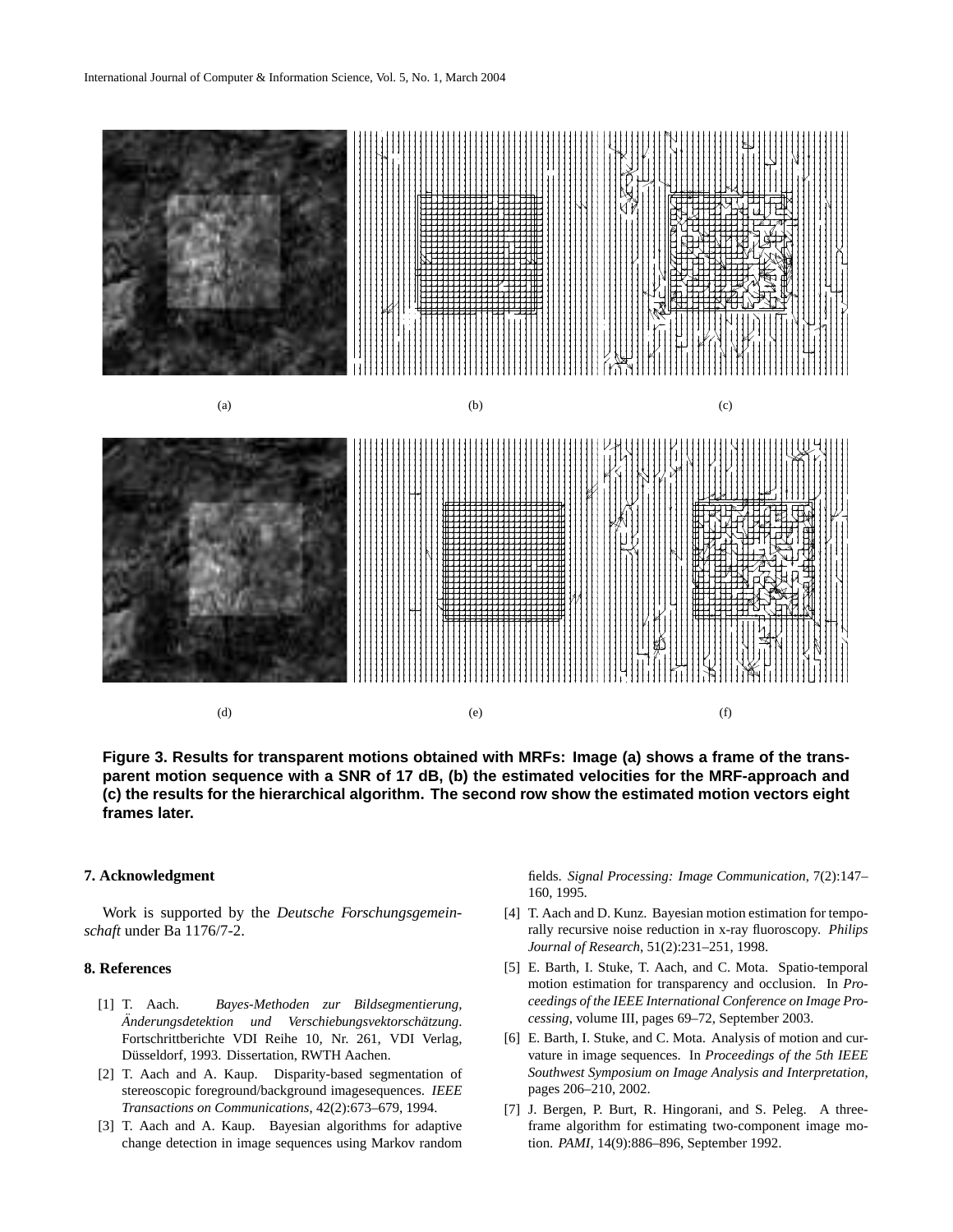- [8] M. A. Bertero, T. Poggio, and V. Torre. Ill-posed problems in early vision. *Proceedings of IEEE*, 76(8):869–889, 1988.
- [9] J. Besag. On the statistical analysis of dirty pictures. *Journal of the Royal Stat. Soc.*, 48(3):259–302, 1986.
- [10] T. Darrell and E. Simoncelli. On the use of "nulling" filters to separate transparent motions. In *Proc. IEEE Conference on Computer Vision and Pattern Recognition*, New York, 1993. IEEE Computer Society Press.
- [11] T. Darrell and E. Simoncelli. Separation of transparent motion into layers using velocity-tuned mechanisms. In *European Conf on Computer Vision*. Springer Verlag, 1994.
- [12] D. J. Fleet and K. Langley. Computational analysis of nonfourier motion. *Vision Research*, 34(22):3057–3079, 1995.
- [13] S. Geman and D. Geman. Stochastic relaxation, gibbs distribution, and the Bayesian restoration of images. *IEEE Transactions on Pattern Analyzes and Machine Intelligence*, 6(6):721–741, 1984.
- [14] K. Langley. Computational models of coherent and transparent plaid motion. *Vision Research*, 39 (1):87–108, 1999.
- [15] C. Mota, I. Stuke, and E. Barth. Analytic solutions for multiple motions. In *Proceedings of the International Conference on Image Processing*, pages 917–920, 2001.
- [16] E. Pingault, M Bruno and D. Pellerin. A robust multiscale B-spline function decomposition for estimating motion transparency. *IEEE Transactions on Image Processing*, 12(11):1416– 1426, November 2003.
- [17] M. Shizawa and K. Mase. Simultaneous multiple optical flow estimation. In *Proc. IEEE Conf. Computer Vision and Pattern Recognition*, pages 274–8, Atlantic City, June 1990.
- [18] E. P. Simoncelli. Distributed representation and analysis of visual motion. Technical Report 209, MIT Media Laboratory, Cambridge, MA, 1993.
- [19] C. Stiller. Object-based estimation of dense motion fields. *IEEE Transactions on Image Processing*, 6(2):1111–1117, 1997.
- [20] I. Stuke, T. Aach, E. Barth, and C. Mota. Estimation of multiple motions by block matching. In W. Dosch and R. Y. Lee, editors, *Proceedings of the ACIS Fourth International Conference on Software Engineering, Artificial Intelligence, Networking and Parallel/Distributed Computing (SNPD'03)*, pages 358–362, October 2003.
- [21] I. Stuke, T. Aach, C. Mota, and E. Barth. Estimation of multiple motions: regularization and performance evaluation. In B. Vasudev, R. Hsing, A. Tescher, and T. Ebrahimi, editors, *SPIE/IST Electronic Imaging 2003*, volume 5022. SPIE, 2003.
- [22] R. Szeliski, S. Avidan, and P. Anandan. Layer extraction from multiple images containing reflections and transparency. In *IEEE Conference on Computer Vision and Pattern Recognition*, pages 246–253, "Hilton Head Island, South Carolina", 2000.
- [23] D. Vernon. Decoupling Fourier components of dynamic image sequences: a theory of signal separation, image segmentation and optical flow estimation. In *ECCV*, pages 68–85. Springer Verlag, 1998.
- [24] J. Y. A. Wang and E. H. Adelson. Representing moving images with layers. *The IEEE Transactions on Image Processing*, 3(5):625–638, 1994.
- [25] A. B. Watson and A. J. Ahumada. Look at motion in the frequency domain. *J. K. Tsotos,editor, Motion: perception and representation*, pages 1–10, 1983.

[26] W. Yu, K. Daniilidis, S. Beauchemin, and G. Sommer. Detection and characterization of multiple motion points. In *IEEE Conf. Computer Vision and Pattern Recognition*, volume I, pages 171–177, June 1999. Fort Collins, CO.



**Ingo Stuke** is currently a scientist at the Institute for Signal processing, University of Luebeck, Germany. His main research interests are on the field of motion and orientation estimation for image processing and computer vision applications. From 1995 to 2001 he studied computer science at the University of Luebeck.

**Figure 4:** Ingo Stuke



**Til Aach** received his diploma and Doctoral degrees, both in EE, from Aachen University of Technology (RWTH) in 1987 and 1993, respectively. From 1993 to 1998, he was with Philips Research Labs, Aachen, Germany, where he was responsible for several projects in X-Ray imaging and processing. In 1996, he was also an independent lecturer with the University of Magdeburg, Germany.

**Figure 5:** Til Aach

In 1998, he was appointed a full professor and director of the Institute for Signal Processing, University of Luebeck. His research interests are in medical and industrial image processing, signal processing, pattern recognition, and computer vision. He has authored or co-authored over 120 papers, and received several awards. He is an Associate Editor of the IEEE Transactions on Image Processing, and was Technical Program Co-Chair for the Southwest Symposium on Image Analysis and Interpretation (SSIAI) in 2000, 2002 and 2004. Til Aach is a Senior Member of IEEE.



**Erhardt Barth** Dr. Barth is currently a scientist at the Institute for Neuro- and Bioinformatics, University of Luebeck, Germany. His main interests are in the areas of human and computer vision. He studied electrical and communications engineering at the University of Brasov and at the Technical University of Munich (Ph.D. 1994). He has been with the Universities of Melbourne

**Figure 6:** Erhardt Barth

and Munich, the Institute for Advanced Study in Berlin, the NASA Vision Science and Technology Group in California, and the Institute for Signal Processing in Luebeck. In May